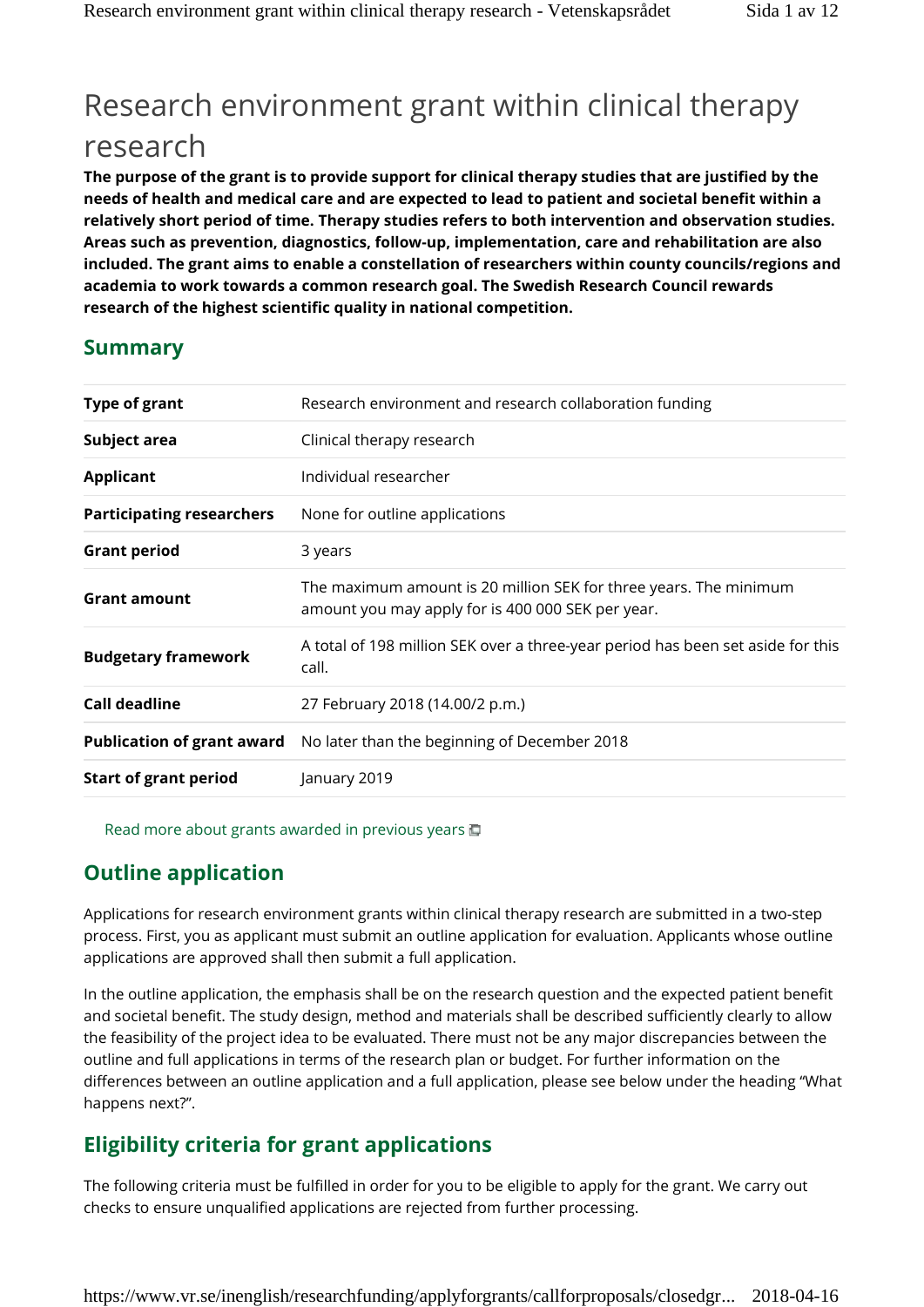### **Focus**

The research shall be clinical-based and assumes access to the structures and resources of health and medical care. Projects of relevance for this call are patient-proximate clinical therapy studies, aimed at producing reliable and implementable results that may be of benefit to patients and society within a relatively short period of time. National collaboration is a requirement. Of the funds set aside for this year's call, one portion shall be allocated to projects answering to identified and prioritised needs for knowledge, which is done in consultation with the Swedish Agency for Health Technology Assessment and Assessment of Social Services (SBU).

Link for SBU's interpretation and evaluation of a gap in knowledge回

## **Applicant**

The applicant for a research environment grant within clinical therapy research shall be an individual researcher. You will be the project leader and have scientific responsibility for the project, and your level of activity in the project must be no less than 20 per cent of a full-time equivalent. At the time of application, you must hold a clinical position in Sweden, such as a physician, nurse, dentist or physiotherapist, corresponding to at least 20 per cent of a full-time equivalent. You must describe your clinical position in your application (see instructions below).

You must hold a Swedish doctoral degree or a corresponding foreign degree, awarded no later than the deadline for this call. The degree award date we use is the date you fulfilled all the criteria for a doctoral degree, such as mandatory courses, oral defence and an approved doctoral thesis. For applicants with Swedish doctoral degrees, the award date listed in Ladok applies.

Grants from the Swedish Research Council shall be administered by a Swedish university or HEI or another Swedish public organisation that fulfils our criteria for administrating organisations  $\blacksquare$ . To apply, your organisation must therefore be approved as an administrating organisation.

If you are awarded a grant, you must be employed by the administrating organisation at the start of and throughout the grant period, unless the Swedish Research Council approves an exception. The employment must equal at least 20 per cent of a full-time equivalent. You do not have to be employed by the administrating organisation at the time of applying.

The main part of the research in the application shall be conducted in Sweden.

## **Number of applications and previous grants**

The conditions described in this section only apply to applicants and project leaders.

#### **What grants may I apply for simultaneously from the Swedish Research Council?**

You may only submit one application for this grant under this call. However, you may participate in other applications under this call. You may apply for a project grant, but if it is awarded and is part of this grant application, this will be taken into account during the weighted evaluation of the resource requirement. Other restrictions on the grants you may apply for during the same year are shown in the table below.

Table: Grants you may apply for simultaneously

#### **What eligibility criteria apply if I already have a grant from the Swedish Research Council?**

There are certain restrictions if you are the project leader of a previously awarded grant that is ongoing, that is to say where the grant period (disbursement period from the Swedish Research Council) overlaps the grant period of the grant the application covers. Please note that the period of availability, that is to say the time during which you can draw down the grant awarded, is normally longer than the grant period.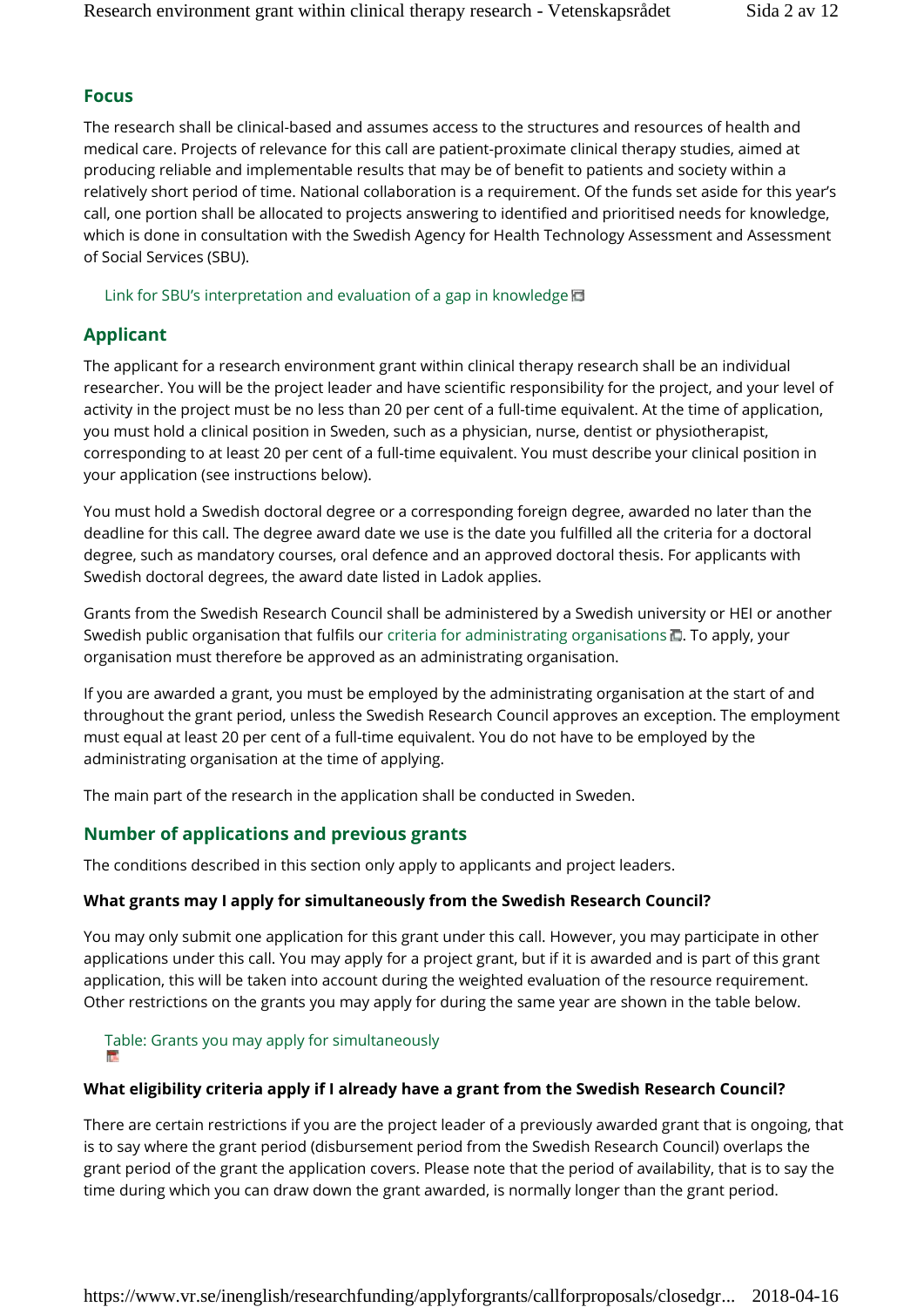Information about the criteria for your previous grant can be found in the "Approval of Conditions" you received from the Swedish Research Council.

You cannot apply under this call if you are already the project leader for an ongoing grant within clinical therapy research, or are a researcher recruited under the call "International recruitment of leading researchers". You may however apply if you are receiving other ongoing project or career grants, on condition that this application does not relate to costs that have already been financed.

Please see the table below for further restrictions that apply if you have an ongoing grant.

# Table: Grants you may apply for if you have an ongoing grant

**Note:** If you have been the project leader for previous grants from the Swedish Research Council that have ended, a final financial statement for all of these must have been submitted within the permitted time frame in order for you to apply for a new grant. Please contact your administrating organisation if you are unsure whether all your final reports have been submitted.

If you are or have been the project leader for a previously awarded project within clinical therapy research, you must describe the previous grant (see below under the heading "Report/Description of previously awarded grant").

### **What applies for applications to or grants from other funding bodies?**

If your application to the Swedish Research Council relates to the same project idea as a grant you have already been awarded, or are applying for to another funding body, please account for this.

## **Participating researchers**

No participating researchers may be included in this outline application. Please describe your collaborating partners and their roles under the heading "National collaboration" (see instructions under "Call-specific information" below).

#### **Costs and grant amounts**

Grants may be applied for to finance all types of project-related costs, such as salaries (including your own salary, however no more than corresponding to your rate of activity in the project), premises, running costs (such as consumables, travel including stays at research facilities, publication costs and minor equipment), plus depreciation. Grants may not be used for scholarships. If a doctoral student participates, project funds may not be paid out as salary for the period when the doctoral student is teaching. Only additional costs in conjunction with clinical studies are covered by the grant, not other medical care costs.

The minimum amount you may apply for is 400 000 SEK per year, including indirect costs. The maximum amount you may apply for is 20 million SEK over a three-year period, including indirect costs.

The Swedish Research Council assumes that the administrating organisation will cover any costs in excess of the amount received.

## **Grant period**

The grant period is three years, starting in January 2019. The first payment will be made no earlier than December 2018.

## **National collaboration**

National collaboration is a requirement for applications for this grant. This is to ensure the studies and their results have good impact. National collaboration entails collaboration between a number of county councils/regions, and also universities and the many innovative companies within the medical sectors that are active in Sweden. The collaboration shall be based on an actual need for interaction. The need may, for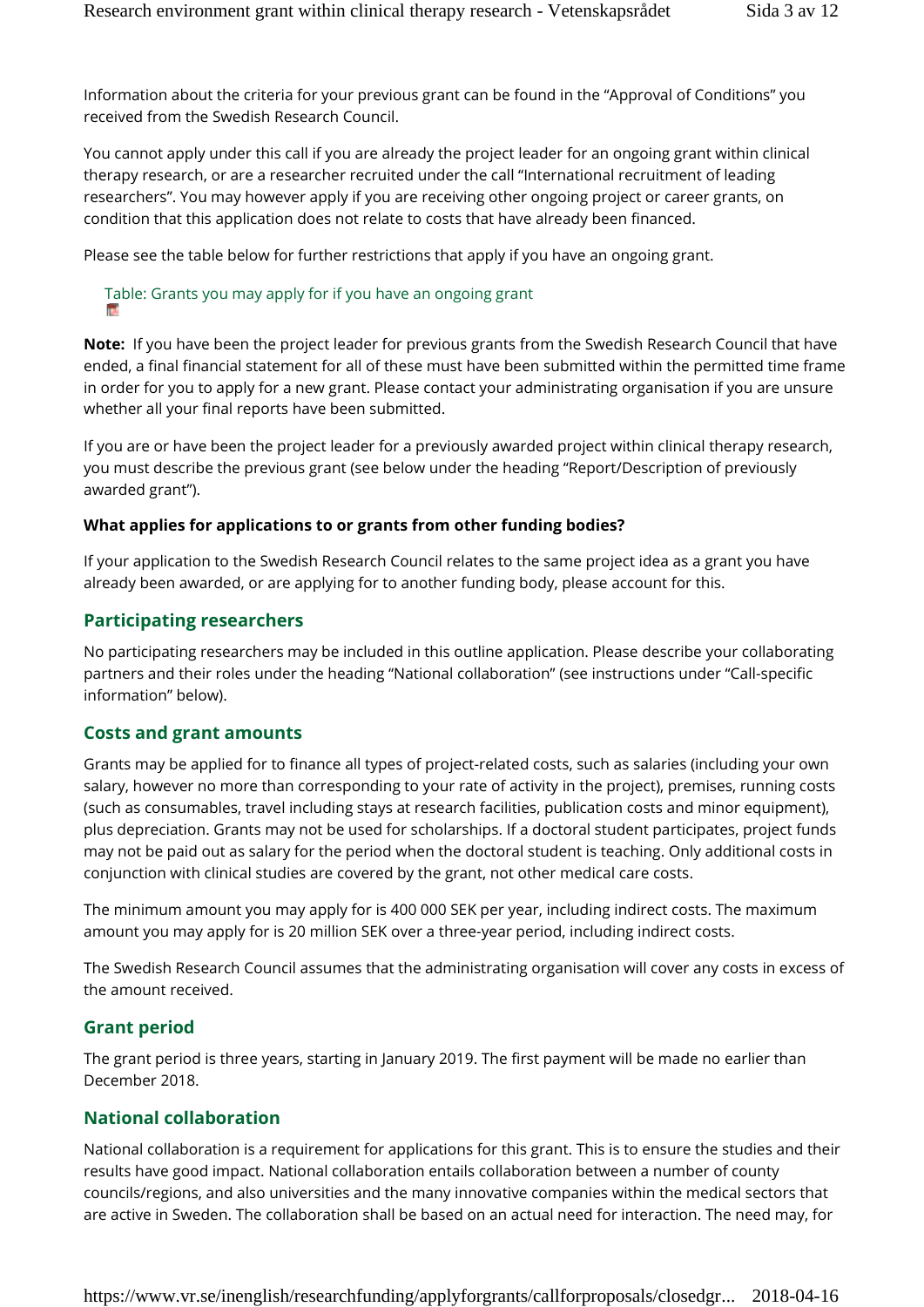example, consist of ensuring sufficiently large patient numbers. Other needs for collaboration may related to access to high-quality data sources, equipment or specialist competency within several disciplines.

# **How do I apply?**

You apply electronically in Prisma  $\Box$ , which is the application system used by the Swedish Research Council. You create your application in Prisma by filling in the text fields, uploading information from your personal account, and attaching the appendices requested.

To enable you to apply, your organisation must have been approved as an administrating organisation  $\Box$ and have created an organisation account in Prisma.

For most items in Prisma, there is a user manual  $\blacksquare$  describing all the steps, as well as answers to FAQ $\blacksquare$ . Please refer to these when filling in your application.

Please avoid stating your own or anybody else's full personal identity number in the application except where specifically requested.

## **Creating a personal account in Prisma**

Before you apply, you must create a personal account in Prisma  $\blacksquare$ , where you can save your personal and CV data. The information only needs to be entered once, and can thereafter be supplemented or changed as required. As the Swedish Research Council uses foreign reviewers for this call, please use **English** when entering any descriptive text in your CV data. You can also input your publications for future use. Please note that no publications can currently be uploaded from your account to the application form. This is because the publications function is under development and not yet used in the Swedish Research Council's calls. You should therefore submit your publications list as an attached PDF file instead (please see instructions under "Publications" below).

Please allow plenty of time to create your personal account. The applications you register in Prisma will be linked to your personal account.

Any participating administrators must also create their own personal accounts in Prisma, and confirm their participation in the application before the deadline of the call.

#### **Text**

Some text fields can be formatted, which means that the font, alignment and font size can be changed, and that tables and symbols can be inserted. If you insert text written using a word processing program (such as Microsoft Word), you may need to use the tools in Prisma to adjust the formatting after insertion. Images cannot be included in the text fields, however. We recommend that you use the fonts Arial, Calibri or Verdana.

All text fields have a limit on the number of characters, and this is illustrated by a character counter. If you use too many characters, the application cannot be registered.

## **Attached documents and appendices**

You will need to attach an appendix to some fields as instructed. The appendix must consist of one file only, and you can only attach documents in PDF format. All appendices are limited as to file size and number of pages. You will not be able to register your application with an appendix that exceeds the stated maximum size.

## **Signing**

You as applicant shall sign the outline application electronically in Prisma. Please note that an outline application shall not be signed by the administrating organisation. Please see further information under "Register your application" below.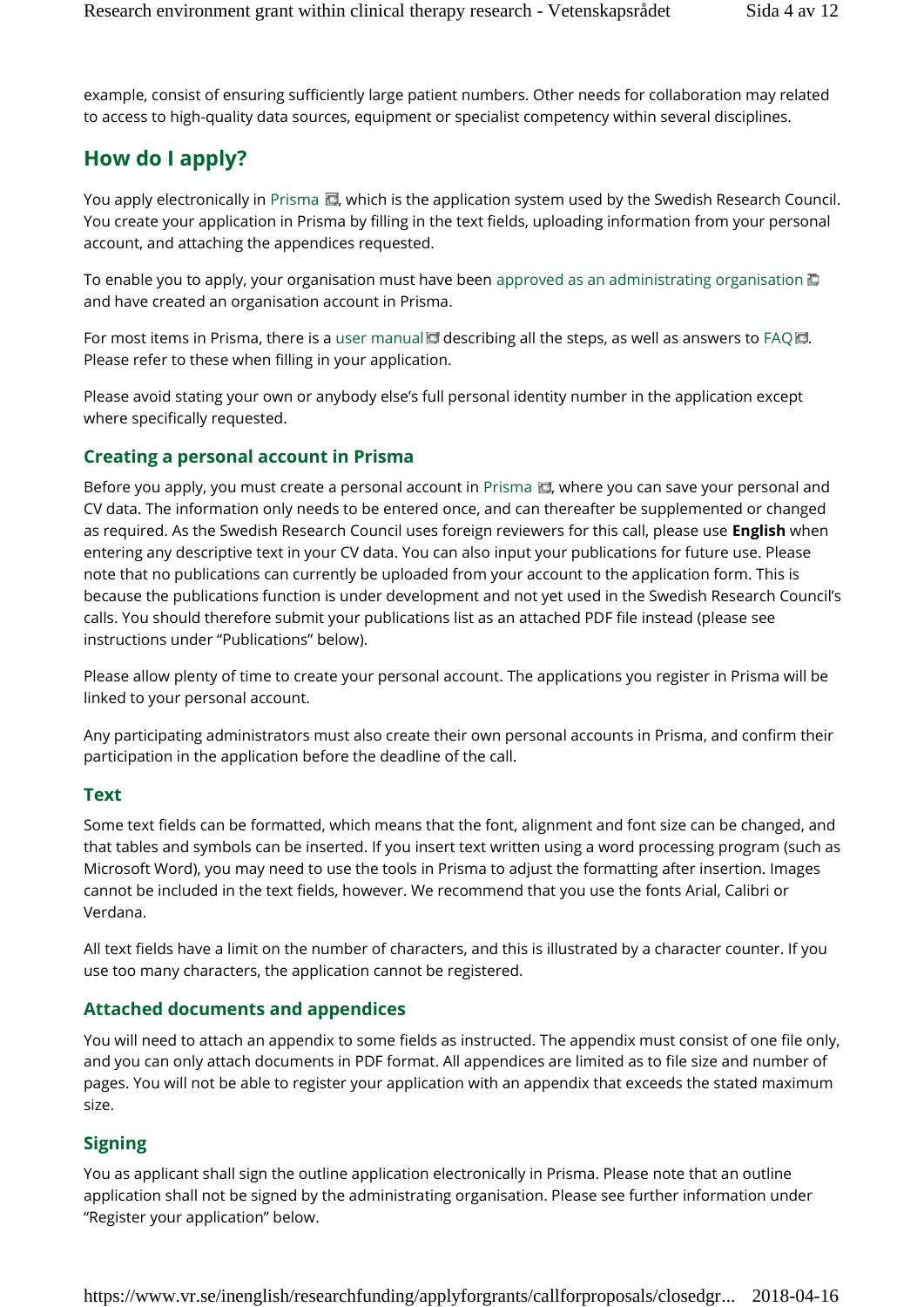# **What must the application contain?**

Please refer to the application form in Prisma in parallel with reading the instructions below.

### **Language**

Foreign experts are involved in the scientific evaluation of the applications. To ensure fair and equitable assessment and efficient processing, please therefore complete your application in **English**.

## **Sections of the application**

The application form includes the following tabs:

- Descriptive data
- Research description
- Call-specific information
- Budget and research resources
- Publications
- Administrating organisation
- Review panels
- Participants
- CV

Descriptions of the information requested under each tab follow below. Mandatory information is marked with an asterisk (\*) in Prisma.

#### **Descriptive data**

Under this tab, please fill in the Swedish and English project title, and select SCB codes and key words. Please also fill in the abstract and popular science description as instructed below.

#### *Abstract*

The abstract shall include a brief description of:

- what is to be done: what and why
- how the research problem will be studied in a summary project design, including patient sample, choice of variables, data collection and analysis methods, and time plan. Please use PICO (population/intervention/control/outcome) for controlled studies
- what the direct patient benefit is from the planned research

The abstract shall provide a summary guide to the purpose and implementation of the research. Please use wording to ensure persons with another subject specialisation can understand the information.

The description may cover a maximum of 1 500 characters including blank spaces (approximately one third of an A4 page in Arial, font size 11, single line spacing).

#### *Popular science description*

Describe the project in such a way that a person who is not familiar with the subject can understand it. Describe what is to be done and why, and explain in what way the new knowledge may be important.

The popular science description is an important tool when we inform about the research financed by the Swedish Research Council. If we grant your application, we reserve the right to use the description for information purposes.

**Note:** The popular science description must be written in Swedish, unlike the rest of the application.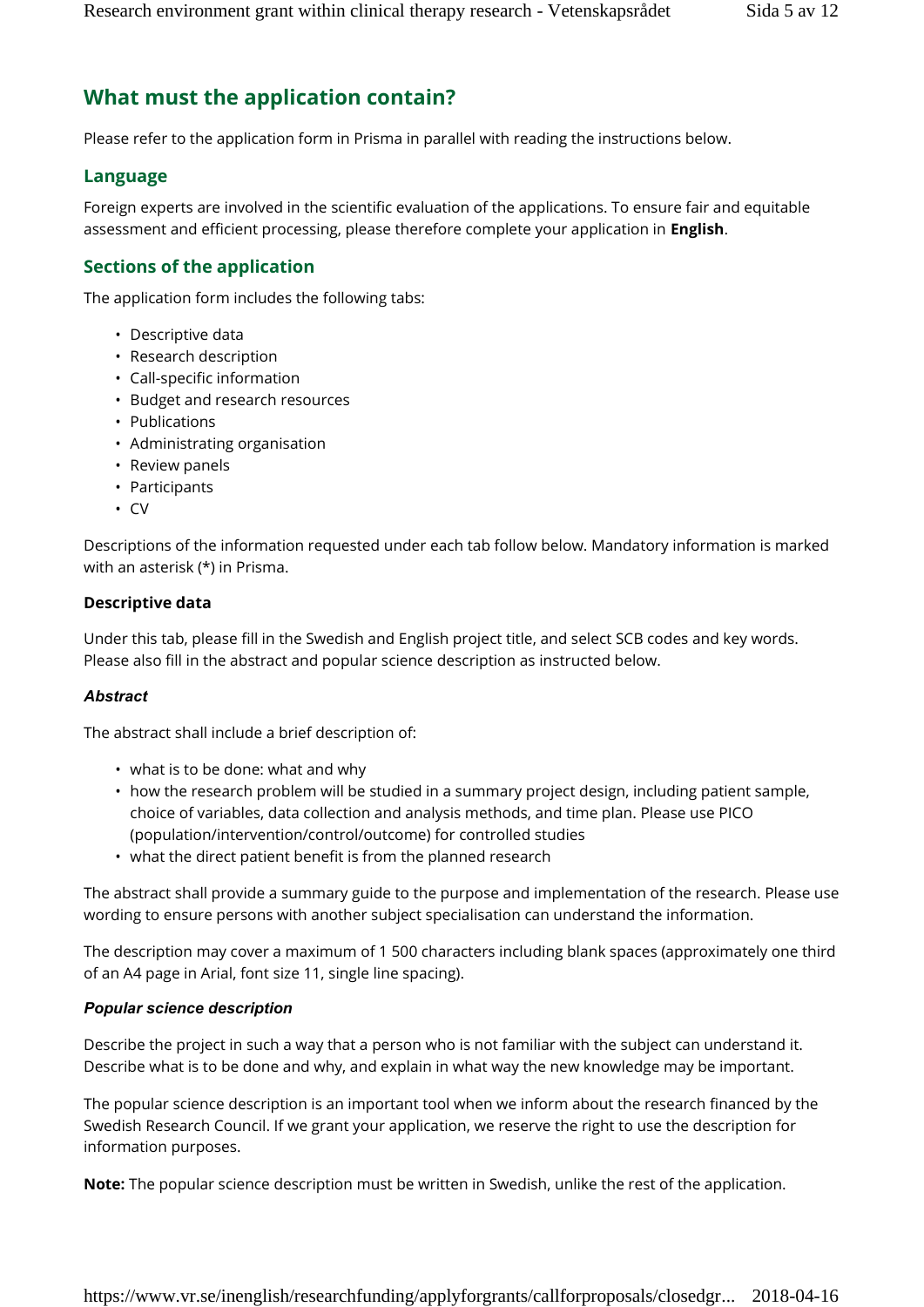The description may cover a maximum of 4 500 characters including blank spaces (approximately one A4 page in Arial, font size 11, single line spacing).

#### **Research description**

Under this tab, please attach your research plan and describe any ethical considerations.

#### *Ethical considerations*

Describe the ethical issues raised by the research and how they are managed in the research work.

#### *Research plan*

Please attach your research plan in PDF format.

The research plan shall consist of a brief but complete description of the research task. The focus of the research plan shall be forward-looking, and it shall cover a maximum of three page-numbered A4 pages in Arial, font size 11, single line spacing, including references and any images. **You will not be able to attach an appendix that exceeds the stated maximum number of pages or is larger than 4 MB.**

The following information must be included in the research plan under separate headings, listed in the following order:

- **Purpose and aims:** Present the research problem and the overall purpose, and provide brief background information and justification for the project. Clarify the main question and the primary outcome variable.
- **Survey of the field:** Describe briefly (maximum one half of an A4 page) the evidence-based knowledge background of the research field, and the current clinical practice. List any systematic surveys, national and international guidelines and identify gaps in knowledge that justify more research being needed. Summaries of pre-clinical and technical data and of the disease burden may be excluded.
- **Research questions:** Structure the purpose into questions. What is to be studied, and in whom? The primary outcome and any secondary outcomes of each research question shall be stated. The primary outcome shall be patient-promixate. When the effect of therapy is studied, the effect variable shall be defined (such as the difference or percentage change to the primary outcome). If a surrogate endpoint is use, please justify the reason!
- **Variables and measures:** Describe how each variable will be measured/registered and, in particular, in which form the measurement values will be used in the description and analysis (for example continuous data, binary, categoric, differences, percentage change). What is the role of the variable – is it a primary, background or explanatory variable? Variables such as quality of life, pain, etc. shall be measured with the help of questionnaires and rating scales of various types. Any subsidiary variables used, the appearance of the response alternatives and how data collected is used shall be described. Suitable references to the form shall be shown.
- **Study design:** Describe how the research problem will be studied in a summary project design, including patient sample, dimensioning (sample size), choice of variables, data collection and analysis methods, and time plan. Describe the project organisation and the participating clinics/hospitals. Limit references to maximum half a page.
- **Estimated sample size and power:** Describe and justify the smallest difference, quantitative or percentage of therapy effect between control and treatment (or corresponding) that is clinically relevant to discover and dimension the study/subsidiary studies. State the estimated dropout rate if possible, based on references from previous studies or registers. Calculate the power of the study for the planned sample size in view of the estimated dropout rate and, as applicable, planned interim analysis. The distribution of patients across the participating clinics shall also be taken into account in dimensioning. As applicable, describe how patient compliance with therapy can be controlled.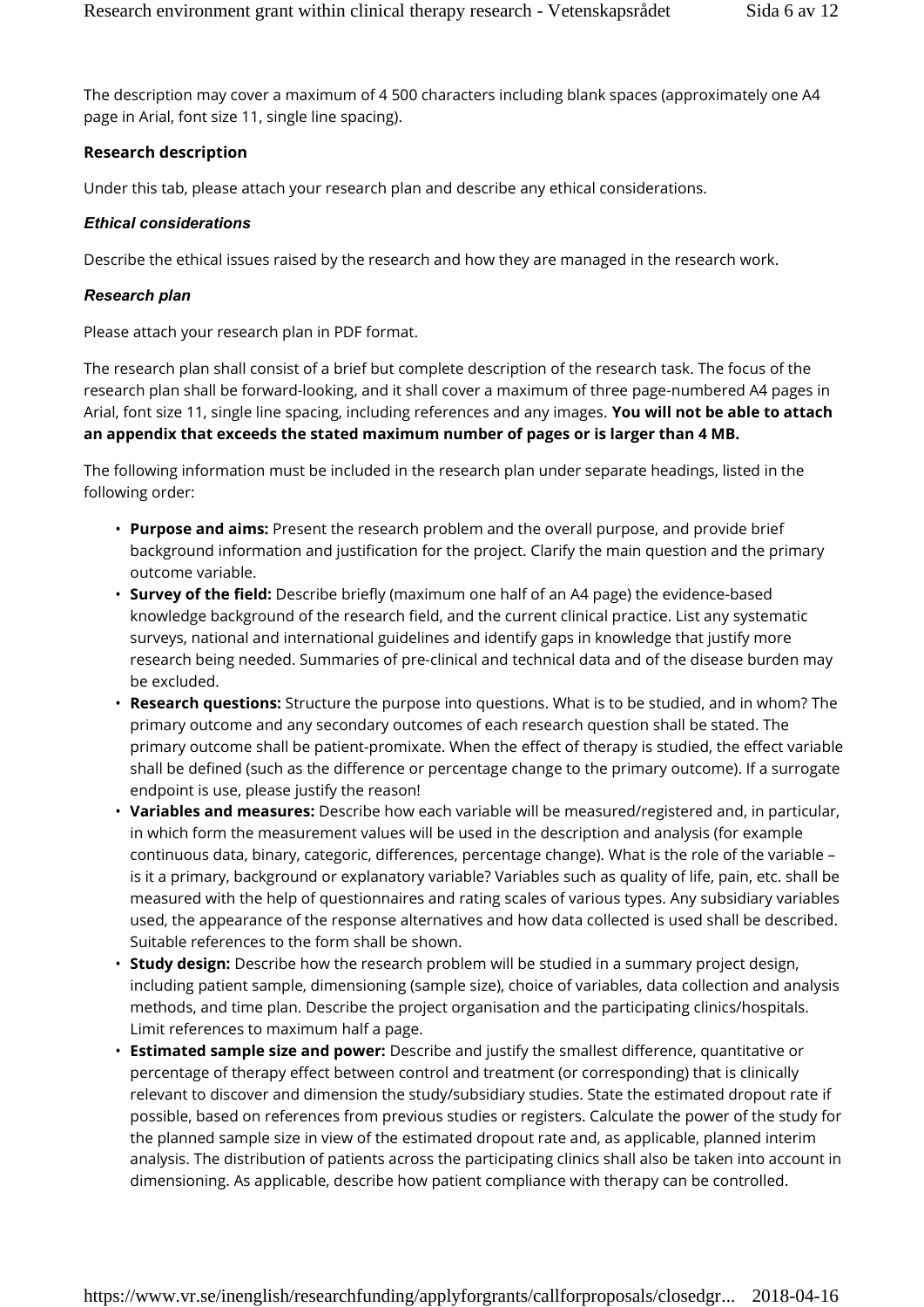- **Material: Patient selection population, sample:** Describe briefly the inclusion and exclusion criteria for the patient sample in the study/subsidiary studies. Describe also how the participating clinics contribute to the patient sample. How are any differences in therapy procedure that may impact on the study result managed? When the patient sample is from a register, the register selected shall also be stated, and the inclusion and exclusion criteria shall take into account the risk of systematic under- or over-registration of patient groups. Randomising: Describe the randomising method and state who is responsible for randomising. Please also state for whom (patient, therapist, evaluator) the randomising is blind, and justify any exceptions.
- **Statistical analysis plan:** Each question shall be linked to a statistical analysis plan, based on the stated variable selection, data collection method and planned processing of data for statistical description. The choice of statistical analysis (hypothesis testing) and/or modelling, quality assurance and similar shall be stated clearly. The criteria for any interim analysis shall be stated. It is not sufficient to state general concepts, such as parametric, non-parametric method, descriptive statistics or standard methods for analysis. Please note that normal distribution may be a possible probability distribution for symmetric quantitative data, but never for data from evaluations in questionnaires. How is dependent data from repeat measurements handled, for example within a group, or between groups? What statistical methods are planned to use for complex data from questionnaires and other subjective evaluations, which generate ordered category data? How are longitudinal data and dropout handled? State who is responsible for the statistical analysis plan.

#### *Scientific report on previously awarded grants*

If you are or have been the project leader for a project grant within the area of clinical therapy research, for which funds from the Swedish Research Council have been paid as from 2014 and at most up to and including 2018, you must submit a preliminary scientific report on the scientific activities, including a financial report. The report shall state how the project has proceeded to date.

Please state the project name, case number plus amount and grant period (that is the disbursement period from the Swedish Research Council; the remaining availability period shall not be included) for the previous project.

Please describe:

- the scientific results achieved to date within the previously awarded project
- the relationship between the previously awarded project and the planned project
- the total research resources available for the implementation of the project during the reported grant period, and how much of the research resources have not yet been used. State the grant type, funding body, holder and amounts involved (including the previously awarded grant from the Swedish Research Council)

The description may cover a maximum of 8 000 characters including blank spaces (approximately two A4 pages in Arial, font size 11, single line spacing).

#### **Call-specific information**

#### *Clinical benefit and health economic considerations*

Describe how the project results – in terms of direct patient benefit – are expected to come into practical clinical use within a relatively short period of time (within five years of the completion of the project). Specify and explain in which way the results are being requested by patients and other stakeholders. Factors such as prevalence, the severity of the disease and the cost to society shall be weighed into the description of clinical benefit.

Describe how the project results may contribute to better use of resources within health and medical care, and any potential gain for society as a whole. Discuss the possible health economics considerations that the project results may lead to.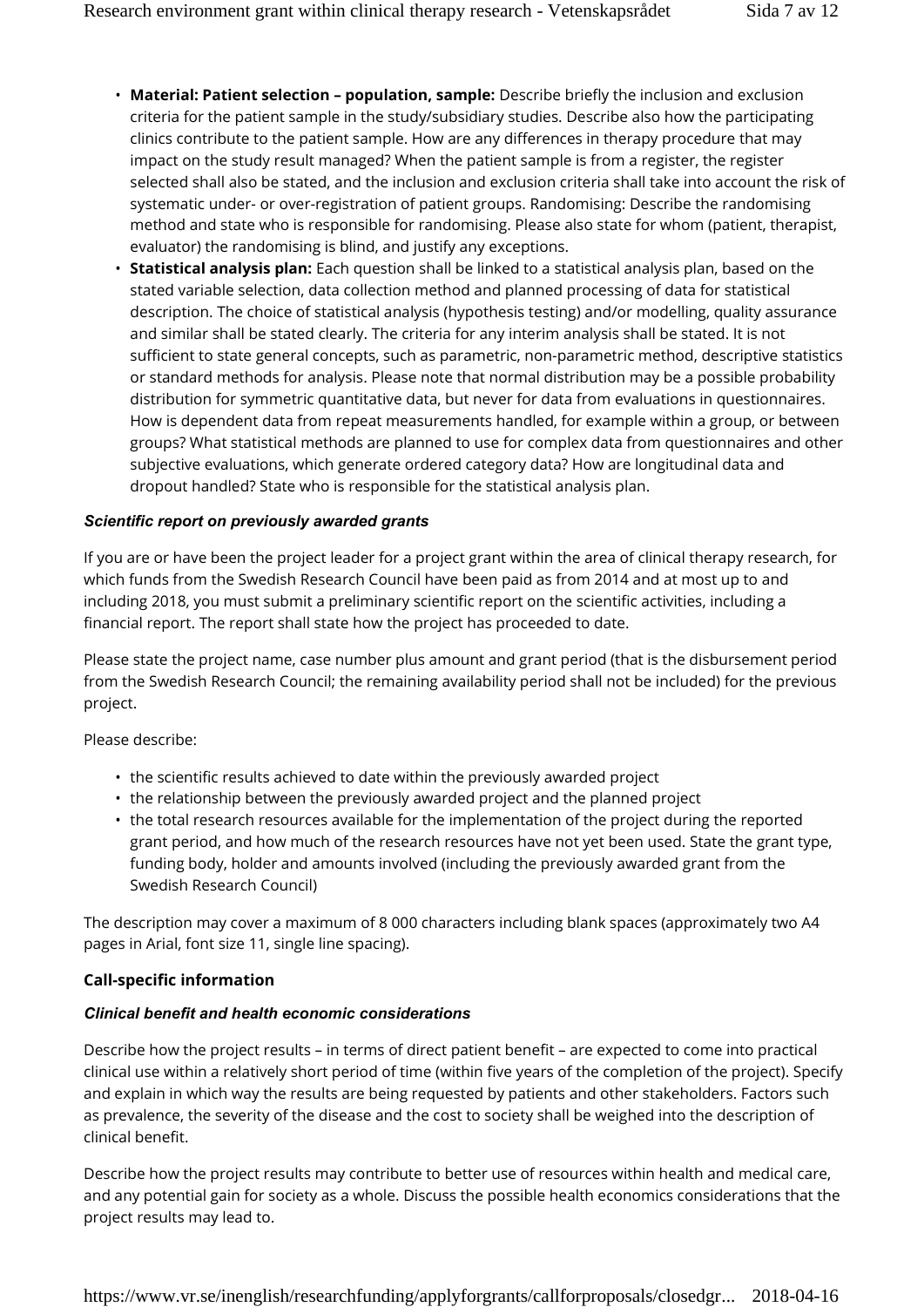The description may cover a maximum of 1 500 characters including blank spaces (approximately one third of an A4 page in Arial, font size 11, single line spacing).

#### *User involvement/Patient participation*

Describe the way in which patient participation has been included in the planning of the study and in the choice of primary outcome variables. In addition to patient groups, the concept of patient participation shall include patient organisations, relatives and others who may benefit from the results of the research. If you or anyone else has prioritised among existing gaps in knowledge within the area with the help of patient participation, please describe this. For further information about prioritising processes using patient participation, please see James Lind Alliance . Even if the researcher question is prioritised by a body such as James Lind Alliance, it is necessary to obtain national patient participation. This ensures that patient viewpoints, and also expressed wishes and needs, are taken into account when selecting the primary outcome variables for the study.

The description may cover a maximum of 1 500 characters including blank spaces (approximately one third of an A4 page in Arial, font size 11, single line spacing).

#### *Implementation*

Describe how the result of the proposed research can be utilised through being implemented in health and medical care. Include a clear level structure and a time plan for implementation. State also the clinical effect goals that shall be used to measure implementation.

The description may cover a maximum of 1 500 characters including blank spaces (approximately one third of an A4 page in Arial, font size 11, single line spacing).

#### *National collaboration*

State which Swedish county councils/regions, other researchers and companies will collaborate in the project. Describe also any collaboration with foreign equivalents. Describe the positive effects the collaboration may lead to. These may relate to factors such as ensuring a sufficiently large patient sample, access to high-quality data sources, equipment or specialist competency within several disciplines. In case national medical care is applies, please state so.

The description may cover a maximum of 1 500 characters including blank spaces (approximately one third of an A4 page in Arial, font size 11, single line spacing).

Please state the number and names of the Swedish county councils/regions that are contributing to patient recruitment in separate text fields. Please make sure the number of county councils/regions corresponds to the number of names selected for participating county councils/regions.

#### *Clinical position*

In order to apply for a grant within clinical therapy research, you must hold a clinical position in Sweden, such as a physician, nurse, dentist or physiotherapist, corresponding to at least 20 per cent of a full-time equivalent. Describe in what way you fulfil this requirement.

The description may cover a maximum of 750 characters including blank spaces in Arial, font size 11.

#### **Budget and research resources**

The maximum amount you may apply for is 20 million SEK. The grant amount includes cover of indirect costs. Please contact your HEI for information on what constitutes indirect and direct costs.

#### *Amount applied for*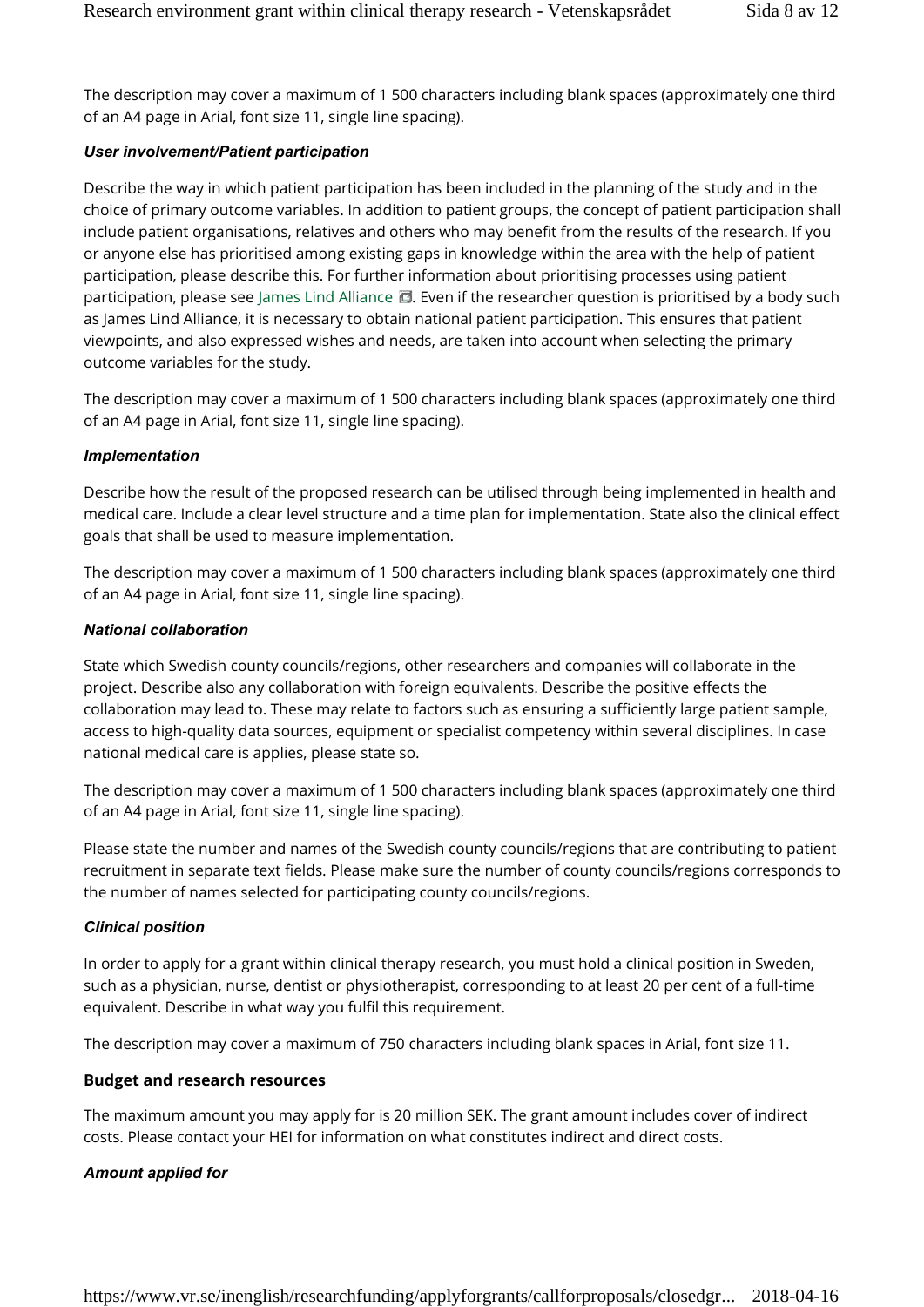Please state the amount per year applied for. The amount applied for will be shown under "Operating costs" in the table summarising the overall cost of the project.

## *Explanation of the budget applied for*

Justify briefly each cost applied for in the budget stated.

You must clearly show the costs for which you are applying for funding from the Swedish Research Council, and the costs that may be covered via other grants awarded. Only additional costs in conjunction with clinical studies are covered by the grant, not other medical care costs.

If the medicine/therapy to be trialled in the study is patented by a company, please state the reasons why the company is not financing the study.

The description may cover a maximum of 2 000 characters including blank spaces (approximately half an A4 page in Arial, font size 11, single line spacing).

### **Publications**

Under this tab, please attach your publications list in PDF format, outlined according to headings and information below. The list shall consist of no more than five page-numbered A4 pages in in Arial, font size 11, single line spacing. **You will not be able to attach an appendix that exceeds the stated maximum number of pages.**

The list shall start with your **up to ten publications** of greatest importance for the application:

**1. Selection of publications,** list up to ten publications of greatest importance for your application. For each publication, describe how you contribute to it as well as it's relevance for the described research project (maximum four lines per publication). Highlight your name in bold in the list of authors.

In addition, please list publications from **the most recent eight years**:

**2. Total number of publications,** sort the publications, with your name in bold in the list of authors, under each heading (type if publication) in the following order:

- **Peer-reviewed original articles**
- **Peer-reviewed conference contributions,** the results of which are not included in other publications.
- **Peer-reviewed edited volumes**
- **Research review articles**
- **Peer-reviewed books and book chapters**
- **Other publications including popular science books/presentations**

**Note:** Please sort the publications under each heading in reverse chronological order, so that the latest publications are at the top of the list. Please only include articles or corresponding that are published or accepted for publication at the time of applying. The author order in the publications list shall be identical to that of the published work. The application cannot be supplemented with publications after the deadline for the call.

## **Administrating organisation**

Under this tab, please state the administrating organisation and the project site. The administrating organisation is the organisation that administers the funds awarded and is responsible for it according to the conditions set. The project site is the organisational unit where the project is carried out. Normally, the administrating organisation and project site correspond to the HEI and the department where the project leader is employed.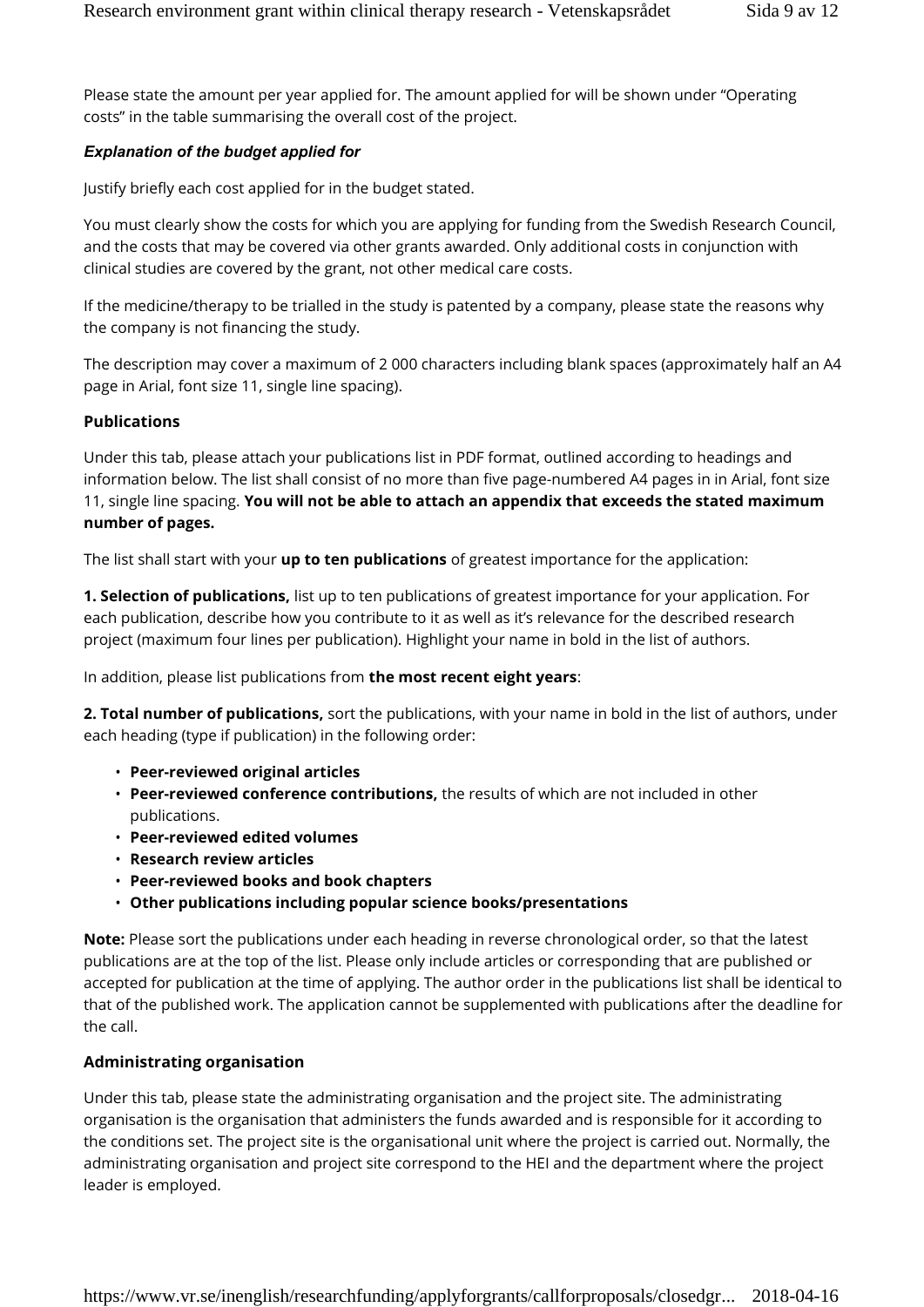To allow you to link your application to an administrating organisation, the organisation must have an approved account in Prisma. Please contact your administrating organisation and ask it to apply for an organisation account  $\mathbb F$  with the Swedish Research Council if it does not already have one.

If you cannot find your project site, please contact the person responsible for the organisation account at your administrating organisation. You will not be able to finalise the registration of your application if the project site is missing.

#### **Review panels**

Under this tab, please request the review panel or panels (in priority order) that you wish to carry out the scientific evaluation of your application. The final allocation of applications is determined by the Swedish Research Council.

Review panels

#### **Participants**

Here you as grant applicant may invite other participating administrators who can help you to input and edit information in your application. Please make sure you use the correct email address linked to the person's Prisma account. You may invite participating administrators who do not already have an account in Prisma, but in order to participate in your application they must register their own personal accounts in Prisma. All participating administrators must accept the invitation before you can finalise the registration of your application.

Please note that you may not invite any participating researchers in this outline application.

**CV**

Under this tab, please upload your relevant CV information from your personal account in Prisma.

The following information, where available, must always be included in each CV, taking into account the stated limitation in numbers:

- **Education:** First, second and third cycle higher education and specialist degrees.
- **Work:** Current employment (including whether permanent or not) and longer relevant employment, postdoctoral visits (including whether employment or not), research exchanges relevant to the research described and any longer interruptions in the research that have impacted on your opportunity to gain merits as a researcher.
- **Merits and awards:** Docentships/associate professorships, supervisees (postdoctoral and doctoral students; state the overall number of each category and list the 10 most relevant to you), up to 10 of your most relevant grants awarded in competition, up to 10 of your most relevant prizes and awards, and up to 20 other merits relevant to the application.
- **Intellectual property rights:** For example, patents and open access computer programs developed by you; state up to 10 of your most relevant.

## **Registering the application**

The tab "Check and register" shows a summary of the fields in your application that may require action in order to register it (such as mandatory fields not filled in, text fields with too many characters, discrepancies from limits on the possible project period or budget applied for). The registration of your application is not finalised until you click on the "Register" button.

Please make sure you use the preview function before registering your application.

**Note:** Everybody you have invited in your application must accept the invitation before you can register the application. If an invitation is not accepted, it must be deleted.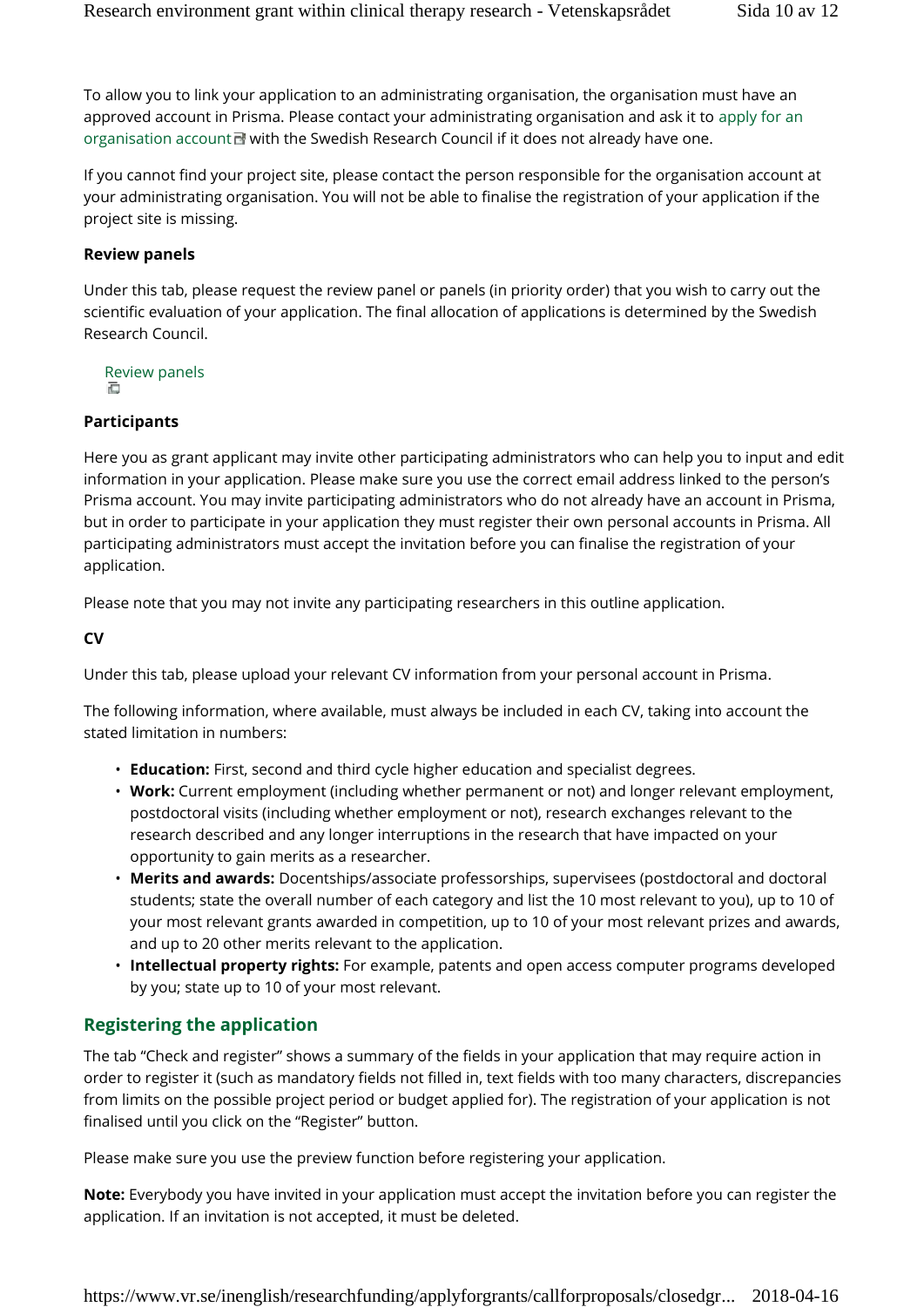The registered application can thereafter be found in your personal Prisma account in the tab "Applications and grants", under the menu choice "Applications". Until the deadline for the call, a registered application may be de-registered, amended and re-registered again as necessary.

**It is your responsibility to ensure the application is complete, that is to say the application form is correctly filled in, the correct appendices are attached and the information requested has been provided according to the instructions. Please only submit material specifically requested. We do not accept any additional information after the deadline date, except when specifically requested.**

#### **Signing the outline application**

An outline application shall not be signed by the administrating organisation, but only by the applicant.

The *applicant's* signature confirms that:

- the information in the application is correct and complies with the Swedish Research Council's instructions
- secondary occupations and commercial ties have been reported to the administrating organisation and that nothing has emerged that breaches good research practice
- the applicant has not been found guilty of scientific misconduct during the last two years before the deadline date of the call
- the permits and approvals required have been obtained before the research is started, such as permits from the Swedish Medical Products Agency or approval from an ethical review board or an ethical committee on animal experiments
- the applicant will comply with all other conditions applicable to the grant.

The administrating organisation shall sign the completed application if the outline application progresses to Step 2.

The signature of *the administrating organisation* then confirms that:

- the research or research-supporting activity described can be given room at the administrating organisation during the period and to the extent stated in the application
- the applicant will be employed by the administrating organisation during the period covered by the application
- the administrating organisation approves of the budget in the application
- the applicant has not been found guilty of scientific misconduct by the administrating organisation signing during the last two years before the deadline date of the call
- the administrating organisation will comply with all other conditions applicable to the grant

The above points shall have been discussed by the parties before the representative of the administrating organisation approves and signs the application in Step 2.

## **What happens next?**

When you have registered your application and the call closes (at 14.00/2 p.m. on the deadline date of the call), the registration of your application is automatically finalised and you are given a registration number.

Thereafter you will find information about the status of the application, registration number and signature of the application in your account in Prisma, under the tab "Applications and grants".

## **Evaluation**

The scientific evaluation of the application is carried out by active researchers. These peer reviewers evaluate the application in competition with the other applications on the basis of the evaluation criteria set by the Swedish Research Council.